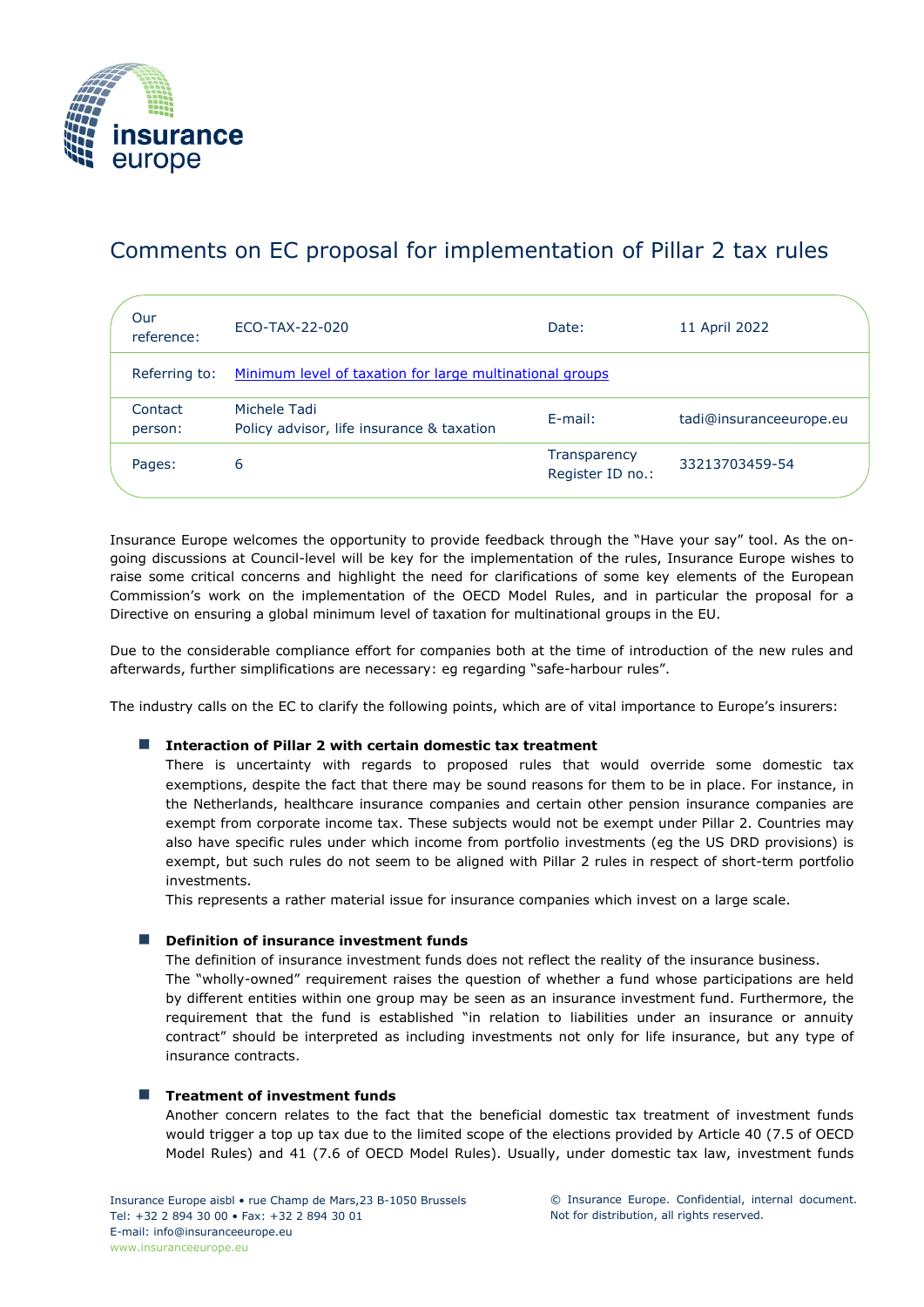

are exempt from tax to ensure a single layer of tax on income that an investor derives through an investment fund. Such tax exemption is consistent with the GloBE rules (see paragraph 79 of the Pillar 2 blueprint report). Consequently, GloBE rules should not trigger top-up tax on income of an investment fund. However, the envisioned rules do not achieve this goal and could result in an unintended top-up tax.

Both elections essentially aim to attribute the income of an investment fund to the investor where it is then subject to an Effective Tax Rate (ETR) computation. In circumstances where investment income is taxed at the level of the investor the ETR computation would normally produce adequate results. However, in many instances, neither election is available.

First, the tax transparency election under Article 40 has a very narrow scope. According to Article 40, investment funds may be treated as transparent for ETR purposes. The election is available for an investment entity or an insurance investment entity, provided that the constituent-owner is subject to tax in its location under a regime based on the taxation of the annual changes in the fair value of its ownership interests in the entity. In some countries, such as Germany, changes of the fair value of the ownership interest in the investment entities are not taxed. In others, such as France, some investors are taxed on changes of the fair value as required but others are not and are taxed on the historic value of their ownership interests. Therefore, this election is either not applicable in some jurisdictions or only on a few investment entities or insurance investment entities in others.

Therefore, Insurance Europe calls for a widening of the scope for Article 40 so that investors in continental European jurisdictions may avail themselves of the election.

Secondly, the taxable distribution method election according to Article 41 also has a very narrow scope. Under this election the fund's distributions or deemed distributions are included in the ETR calculation of the investor. The scope of the election for the taxable distribution is currently prohibitively restrictive for two reasons:

- The current wording limits the election to an investment entity. insurance investment entities are not within the scope of the provisions. The reason why insurance investment entities are excluded from the provisions of Article 41, while being included in those under Article 40, is unclear. In order to avoid double taxation, insurance investment entities must be included in the scope of the taxable distribution method election under Article 41.
- Furthermore, the requirement in Article 41(2) whereby the funds (deemed) distributions must be subject to a minimum tax rate of 15% leads to conflicts with domestic tax laws. It seems to presuppose that investment income is only taxed when it is distributed by the fund. However, this is not always the case. In some jurisdictions, the design of a domestic tax system may ensure tax neutrality of a fund by taxing investment income at the level of the fund but exempting such income from tax when it is distributed or deemed to be distributed. According to German investment tax law, for instance, distributions made by a fund are partially tax free to avoid a second layer of taxation on the same income. In a scenario like this, the election cannot be used simply because the 15% minimum tax rate requirement only takes into account the tax on (deemed) distributions. In France, some investment funds allow for a derogatory low tax regime open for the investor in the first years of the investment. Therefore, the requirement should be amended to consider most tax regimes available in Europe.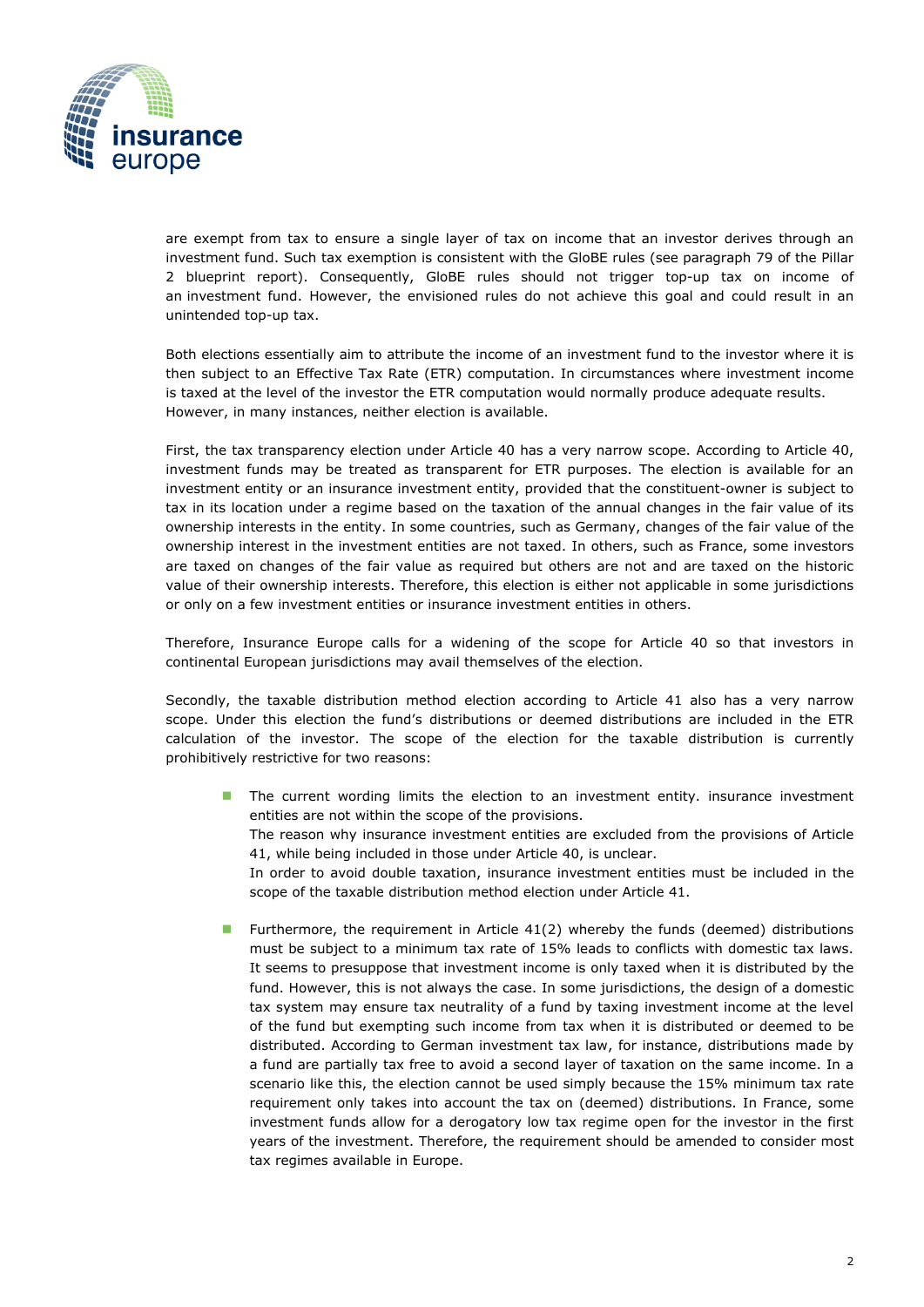

Also, according to the rules of Article 41(2), tax incurred by the fund cannot be used as covered taxes since, according to Article 41(2), the fund's taxes are excluded from all ETR computations. In other words, whereas the income of the fund (provided it is distributed or deemed to be distributed) is attributed to the investor, the tax incurred by the fund is not, thus separating income and the corresponding tax for ETR purposes. As a consequence, under the rules of Article 41 a top-up tax is likely to be triggered where the investor is resident in a jurisdiction which exempts (deemed) distributions in order to achieve tax neutrality of the fund. Again, similar to the industry's conclusion regarding Article 41(1), the provisions in Article 41(2) should be amended or interpreted so that tax incurred by the fund may be included in the adjusted covered taxes amount of the investor.

Finally, the period until the income of the fund has to be distributed should not be strictly limited to three years, as it may run counter to tax policies of jurisdictions with regard to undistributed income. For example, Germany leaves certain items of undistributed income by investment funds untaxed for a 15-year period.

# ◼ **Deferred taxes**

Insurers take the view that a fundamental policy concept of Pillar Two is to look at ETR over a period of time to neutralize the consequences stemming from the application of the annual accounting concept. The requirement that deferred tax balances be recast at the minimum rate undermines the ability of the rules to achieve the policy objective of smoothing the ETR noted immediately above and does not appear to be justified. Recasting deferred tax amounts at the minimum rate does not provide recognition of the actual rate of tax that will be borne in respect of the relevant underlying timing difference when looking at the annual ETR and will result in a top-up tax both in respect of timing and permanent differences. This will arise notwithstanding that the true ETR borne by the Multi National Entity (MNE) over time is higher than the minimum rate. For example, the top-up tax will arise in circumstances where there are loss carry-back rules under local legislation or where tax losses are being utilised and there is a permanent difference, regardless of the materiality of that permanent difference or its impact on the effective tax rate, and regardless of the level of tax paid by an MNE over time. The outcome of this calculation is double taxation.

Regarding the deferred taxes, the industry also has serious concerns with the level of aggregation. In financial statements, the deferred taxes are computed on an aggregate basis. The gathering of these data would be tremendously burdensome. Therefore, the industry recommends that computing deferred taxes on an aggregate basis is accepted, where such aggregation would not undermine ETR computation rules.

Also, it is important for insurers that contingency reserves (safety reserves) get the same treatment under Article 21 (8) (g) as other insurance reserves and that should be made clear in the Directive. Due to the insurance business model, insurers must make assumptions about the future. Contingency reserves are a legitimate way for insurers to cater for factors that are random or otherwise difficult to assess.

The specific provisions for insurance companies relating to insurance provisions are most welcome, but these do not include the tax treatment of derivatives related to these provisions. In many cases, substantial deferred tax positions exist in relation to these derivatives. The EC should also confirm that these deferred tax positions, based on paragraph 4.4.5(e), are treated the same as insurance reserves and insurance policy deferred acquisition costs. If not, the scope for the special treatment for insurance provisions should be extended to derivatives that relate, are linked to these provisions. If a 3.2.5 election is made, it should be confirmed that deferred tax related to these excluded gains or losses attributable to fair value or impairment accounting are excluded from the covered taxes.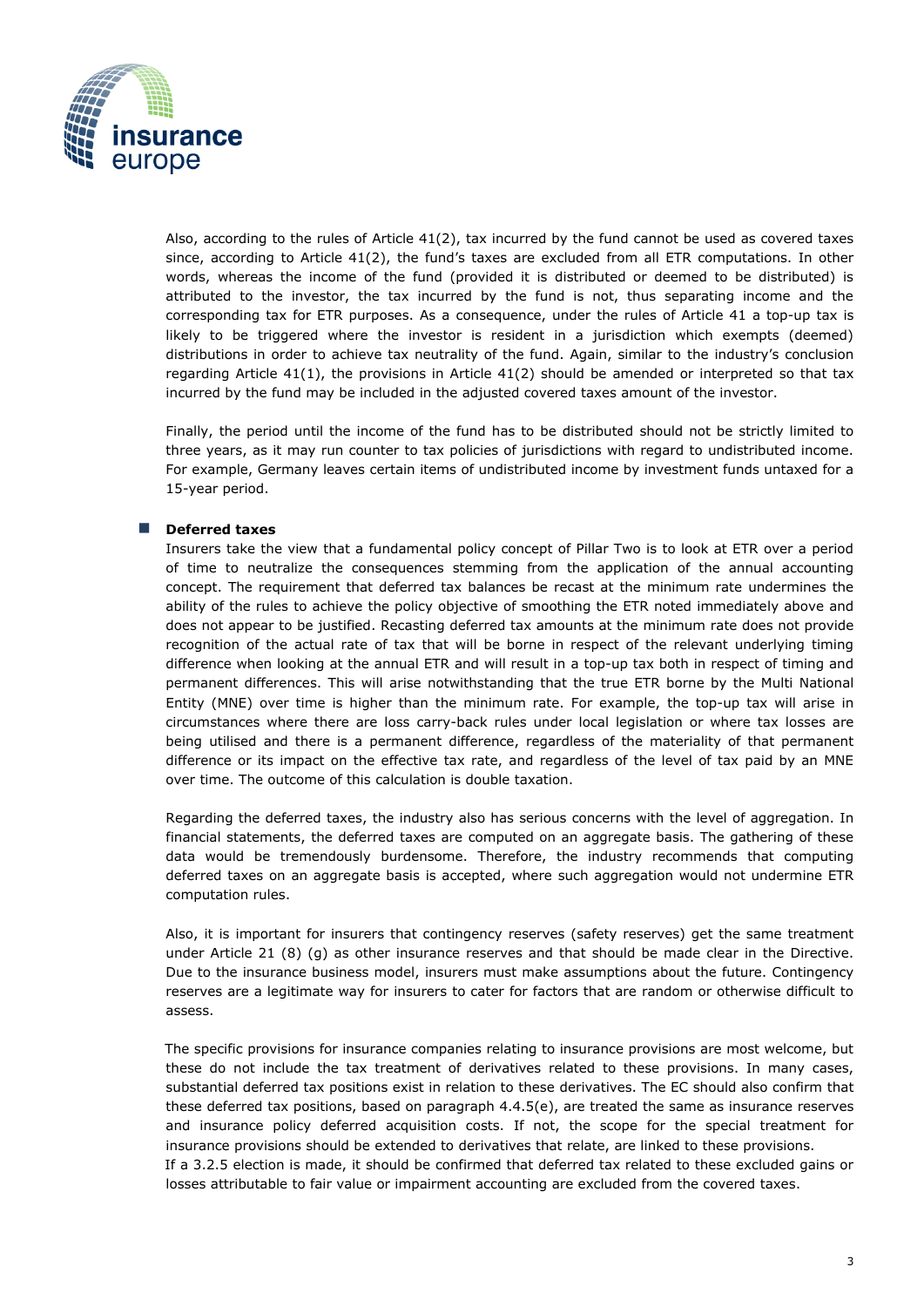

## ■ **Calculation of ETR**

With regards to the proposal of calculating the ETR position on a yearly basis without compensation over the years, the general basic assumption in financial and tax accounting is that taxes payable should, at the lifetime of a company, be based on the total profit concept, being the sum of all yearly profits. To meet this basic principle, the introduction of a carry forward or averaging instrument would be appropriate. One could think of a recalculation of the five-years average of the ETR's in a country with the potential of a refund.

In addition, to alleviate from the burden of having to perform ETR recalculations, the materiality threshold of €1 mln in Article 24 should be raised.

### ■ Restricted Tier 1 Capital (RT 1)

Under Solvency II regulations, insurers can issue Restricted Tier 1 Capital (RT1). This is contingent convertible subordinated debt and includes a contractual trigger to convert to equity on specified events. In some countries RT1 is treated as equity for accounting purposes, but coupons are deductible for tax.

This treatment is identical to Additional Tier 1 Capital in the banking sector. Given the similarity between RT1 and Additional Tier One Capital, it should be clarified that Article 15 paragraph 11 is also applicable to the insurance sector. Without this alignment the EU Directive would negatively impact insurers efficient access to capital markets.

#### ■ **Consolidation Scope**

According to 1.2.2. (b) of the OECD Model Rules and Article 3 paragraph 3 letter a of the Directive the MNE group definition for Pillar 2 also includes related entities which are excluded from the consolidated financial statements of the ultimate parent entity solely on size, materiality grounds or on the grounds that they are held for sale. Currently, these insignificant entities are often not connected to the reporting infrastructure and the accounting standard used for the entity regularly deviates from International Financial Reporting Standards (IFRS) or another accounting standard used in the preparation of the consolidated financial statements of the ultimate parent entity. For that reason, the data required for the ETR computation is not easily available and a reconciliation of the financial statements under local GAAP for these entities would be necessary.

The exclusion of insignificant related entities from the consolidated financial statements of the ultimate parent entity follows the materiality principle. Given the policy rationale of Pillar 2 to limit the scope of the global minimum tax to large multinational companies it seems exuberant to include insignificant entities. Due to their small size, a possible minimum tax for these entities would be marginal and disproportionate to the resulting administrative burden.

## ■ Substance-based income exclusion

Article 27 provides for a substance carve-out based on a formula, which aims to reduce the impact of Pillar 2 on MNE groups in a jurisdiction, where they are carrying out real economic activities. In this respect, companies with significant human capital and tangible asset benefit of a carve out on the basis on return on those assets. Workforce and tangible assets are key assets only for certain industries, such as the manufacturing sector. Conversely, for insurers, real economic activities are not only measured on the basis of human capital and tangible assets, but especially on the level of financial capital which can be considered their key asset base. By nature, insurance industry is capital intensive.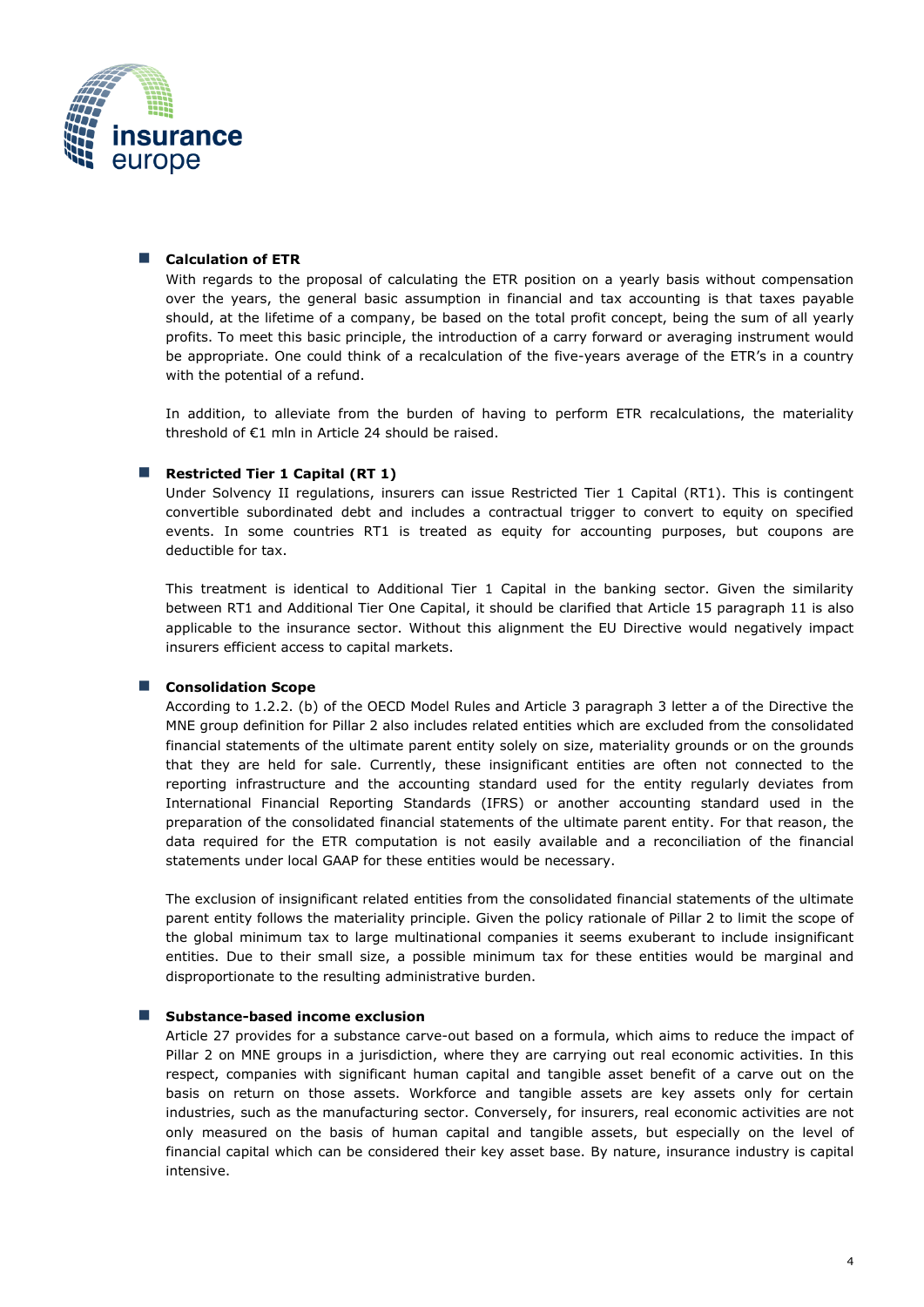

Holding and managing sufficient capital for an insurer is key for success and a key indicator of substantive activities within a jurisdiction. Per se, financial capital is a scarce commodity and comes at a cost, hence, moving capital in regulated environment is costly and therefore less likely to be susceptible to BEPS risks.

The carve-out proposed, based only on expenditures for payroll and tangible assets, provides little benefit to the financial services industry which will favour one set of industries over another. Therefore Insurance Europe calls on the EC to include in the formulaic carve out a fixed return on the economic/regulatory capital for the financial services industry which will ensure more neutrality between different industries.

### ■ **Definition of group and constituent entity**

Article 2 defines the group and therefore the constituent entities for the purposes of the GloBE rules as the "entities which are related through ownership or control as defined by the acceptable accounting framework for the preparation of consolidated financial statements by the ultimate parent entity, including any entity that may have been excluded from the consolidated financial statements of the ultimate parent entity solely based on its small size, materiality grounds or on the grounds that it is held for sale". Including the immaterial entities would mean huge operational and manual effort for an MNE group for low-risk entities without adequate value added for the tax administrations.

Insurance Europe suggests adopting a more risk-based approach by excluding immaterial entities in the GloBE scope which may result in a significant reduction of compliance costs for the MNE group, while continuing to ensure the effectiveness of the GloBE rules.

#### ◼ **GloBE Safe Harbours**

The OECD model rule (and Article 30a of the compromise text) provides for the possibility of safe harbours to limit compliance and administration burden for jurisdiction of an MNE's group that are likely to be taxable at or above 15% on a jurisdictional basis. The final design of any safe harbours will be reflected in the implementation framework to be released early this year.

Insurers welcome the development of elective simplification measures and safe-harbours and it is of extreme importance to develop such simplification measures and for these to be applied already during the transitory years to avoid unnecessary administrative cost and compliance burden for jurisdictions with ETR above 15%.

# ■ Review of the directive

Given the various open questions from the insurers' perspective member states should be able to revise the rules. To this end, the Directive should be time-limited, for instance through a sunset clause whereby all or a set of provisions in the Directive cease to have effect after a certain period (eg two years). This would allow a fine-tuning and further simplification adjustments of the Pillar 2 rules.

The insurance industry would like to highlight that there are several other aspects of the proposed rules that remain to be clarified, for instance the implications for the recognition of pre-regime losses or the treatment of joint ventures under the new rules and they should be properly addressed either via implementation guidelines or via clarification of the proposal for a Directive.